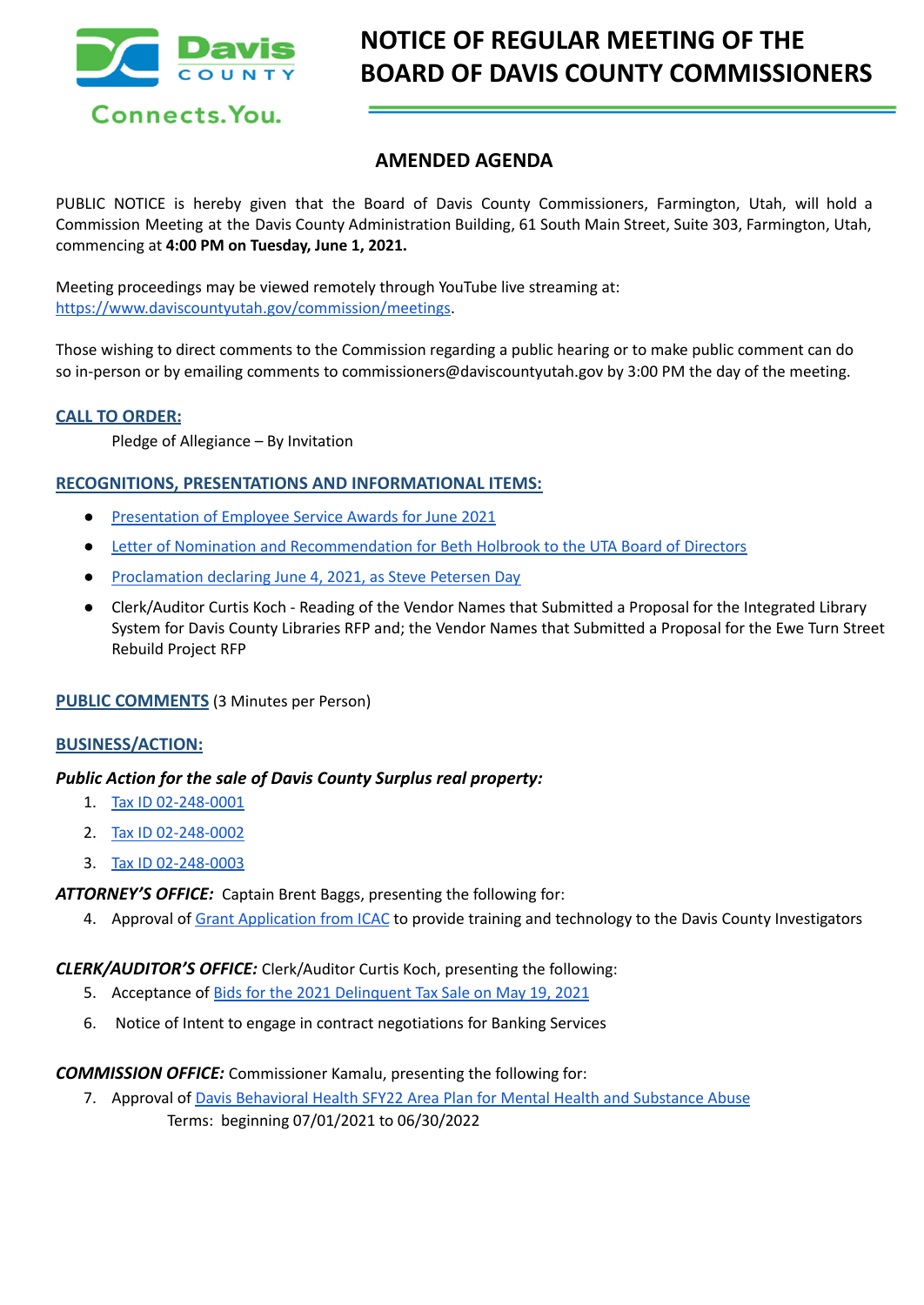*COMMUNITY & ECONOMIC DEVELOPMENT / PLANNING:* Director Kent Andersen , presenting the following for:

8. Approval of [Agreement](https://drive.google.com/file/d/13SRvYGPYmtRlZMDg4VG1utf6v1KkflzD/view?usp=drivesdk) with Friends of Antelope Island for a donation to the Archery Range at Antelope Island State Park

Terms: Payable in the amount of \$3,000.00, beginning 06/01/2021 to 12/31/2021

- 9. Approval of Contract with B & L [Productions,](https://drive.google.com/file/d/1fwVe68nLtfSvqOiEqj3Cw2rVh6U3XQte/view?usp=drivesdk) Inc. for Crossroads of the West event Terms: Receivable in the amount of \$4,440.00, beginning 08/26/2021 to 08/29/2021
- 10. Ratification of Contract with [Magnum](https://drive.google.com/file/d/1-xQtPHre85X4dLCmj37zW9PpaO6o4wLo/view?usp=drivesdk) Bikes to collect rental fees and taxes on e-bike rentals for the Antelope By Moonlight Bike Ride Event

Terms: Pass-through amount determined by use at event, beginning 05/20/21 to 06/30/2021

- 11. Ratification of Notice of Mutual [Termination](https://drive.google.com/file/d/1AL-ZsKfL6ldeZ8fDLuY8mi7tEY44n8rw/view?usp=drivesdk) of Service Provider Agreement with Cheyenne Twitchell
- 12. Approval of [Sponsorship](https://drive.google.com/file/d/1Mez4g5X46I-EsU8e4VSivanAiBYciN--/view?usp=drivesdk) Agreement with DC Peaks 50 for the Ultra Running Event in Davis County Terms: Payable in the amount of \$3,000.00, beginning 06/01/2021 to 11/30/2021
- 13. Approval of [Summary](https://drive.google.com/file/d/1uHD9NIiFK3yiCO3GU0A4pzYacwpf8tlv/view?usp=drivesdk) List of Event Speakers for 2021 GSL Bird Festival Terms: Payable in the amount of \$1,600.00, beginning 05/13/2021 to 05/15/2021

*Facilities:* Director Lane Rose, presenting the following for:

14. Approval of [Contract](https://drive.google.com/file/d/1in9l74g1yWvq3vHCitxfHaHvvuPJ-rCq/view?usp=drivesdk) with Modern Out West PLLC for Architectural feasibility services for the Davis Park Golf Course driving range

Terms: Payable in the amount of \$4,400.00, beginning 06/01/2021 to 09/30/2021

15. Ratification of Contract with Belfor Property [Restoration](https://drive.google.com/file/d/1vxExM07AjzbOwORn3GrKr4bVx31apy_l/view?usp=drivesdk) for cleanup services of Public Work Administration building due to sewage backup

Terms: Payable in the amount of \$7,234.29, beginning 05/06/2021 to 07/31/2021

*HEALTH:* Commissioner Kamalu, presenting the following for:

16. Approval of [Amendment](https://drive.google.com/file/d/1cxTUXW9RVWn03mzAEk8DkeivXVkLhM6J/view?usp=drivesdk) to DREAM 2019 contract with Utah Department of Health to increase funding and continue services

Terms: Receivable in the amount of \$5,000.00 Increase, beginning 03/01/2021 to 07/31/2022

17. Approval of [Contract](https://drive.google.com/file/d/1czY6cGLJuDTudGKkqBHWA6Q2-wtTPyOl/view?usp=drivesdk) with Utah Legal Services to provide legal assistance to the senior citizen residents of Davis **County** 

Terms: Payable in the amount of up to \$7,240.00, beginning 07/01/2021 to 06/30/2022

18. Reappointment of 3 [members](https://drive.google.com/file/d/1ShaORH7rMvHb2wBm8K9Xyw1JGtJJVYTM/view?usp=drivesdk) to the Board of Health (4 year term) Terms: beginning 07/01/2021 to 06/30/2024

*INFORMATION SYSTEMS:* Director Mark Langston, presenting the following for:

19. Approval of Contract with The Sidwell [Company](https://drive.google.com/file/d/1wyq3AoRPjgBSz9eC4txfhZDwDT9X0cYK/view?usp=drivesdk) for ArcGIS Pro software, conversion, and training Terms: Payable in the amount of \$24,400.00, beginning 06/01/2021 to 06/01/2022

## *LIBRARY:*

20. Deputy Director Ellen Peterson, presenting for approval a Contract renewal with Tech Logic [Corporation](https://drive.google.com/file/d/18GlgddypOtNbl7SrqnZdmmzrfzLxjQrm/view?usp=drivesdk) for license and software support for patron self-service checkout

Terms: Payable in the amount of \$3,136.00, beginning 07/01/2021 to 06/30/2022

21. Deputy Director Lynnette Mills, presenting for approval a Contract with Interior Solutions for furniture for the new Clearfield Branch Library

Terms: Payable in the amount of \$100,645.32